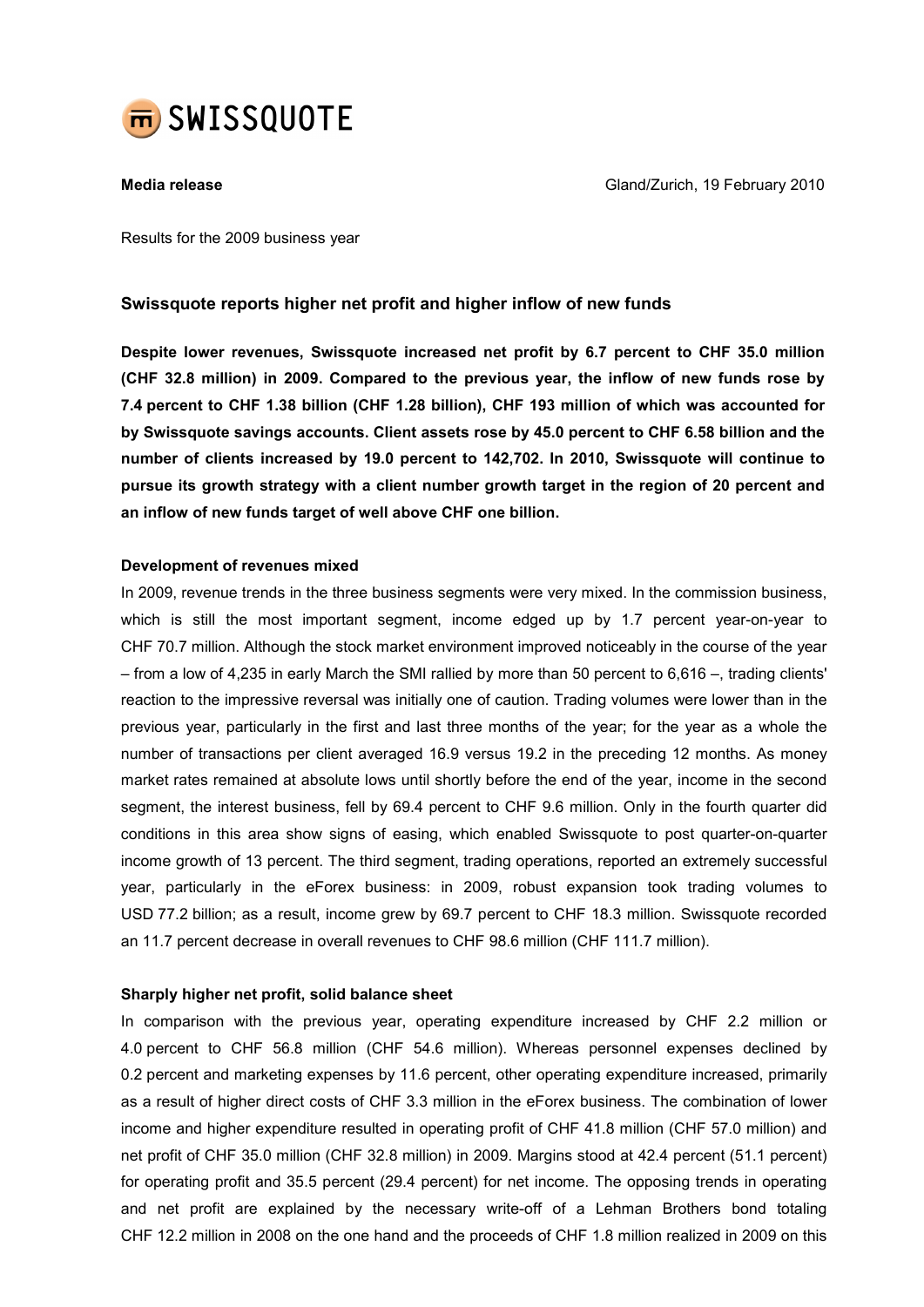

bond, which had previously been completely written off. As a reflection of its solid profits, Swissquote has a strong and healthy balance sheet, with a BIS core capital ratio (tier 1) of 26.14 percent, shareholders' equity of CHF 174.2 million (CHF 139.1 million) and equity surplus of CHF 120.9 million (CHF 89.5 million).

# Continuing successful growth strategy

In 2009, Swissquote by and large achieved its growth targets of at least CHF 1 billion in new funds and 25,000 new clients. Whereas the inflow of new funds of CHF 1.38 billion exceeded our target by a wide margin, client growth of 22,833 or 19.0 percent fell somewhat short of the goal. Thanks to the positive trend in stock markets and the high inflow of new funds, client assets increased by CHF 2.04 billion or 45.0 percent to CHF 6.58 billion. At the end of 2009, the number of clients totaled 142,702 (119,869); of the total of 22,833 new clients, 17,513 were trading clients (+15.0 percent) and 5,320 were savings clients (+195.0 percent). At the end of 2009, savings clients' assets amounted to CHF 253.8 million, equivalent to year-on-year growth of 317.4 percent.

In 2010, Swissquote will continue to pursue its growth strategy with a client number growth target in the region of 20 percent and an inflow of new funds target of well above CHF one billion.

# Swissquote launches an 'instrument of value' for investors

In addition to the significantly expanded range of virtual information services on the Swissquote Internet platform, Swissquote has added a tangible instrument of value for investors in the form of its new 'ePrivate Banking Magazine', the first issue of which has just appeared. The 'Swissquote ePrivate Banking Magazine' will deal mainly with investment questions of a broader and longer-term relevance, offering readers not only concrete benefits but also suggestions and ideas for their personal investment strategies. Containing approximately 100 pages, the magazine will appear every two months. Of the initial print run of 60,000 copies, 55,000 will go to clients and 5,000 will be on sale at kiosks. An electronic version of the magazine will also be available on the website for all Swissquote clients.

### ePrivate Banking – a new service

By mid-2010 Swissquote plans to launch a completely new instrument that will allow trading clients to personally manage their assets online. This new tool is an electronic investment advisor that communicates interactively with the client. The simple step-by-step process enables clients to create a personal risk profile, formulate investment preferences and then examine the specific proposals drawn up by the virtual investment advisor for each client's investment portfolio. Clients can change or complement the proposal or have another one processed until they are completely satisfied; only then do they submit the order to the system for execution.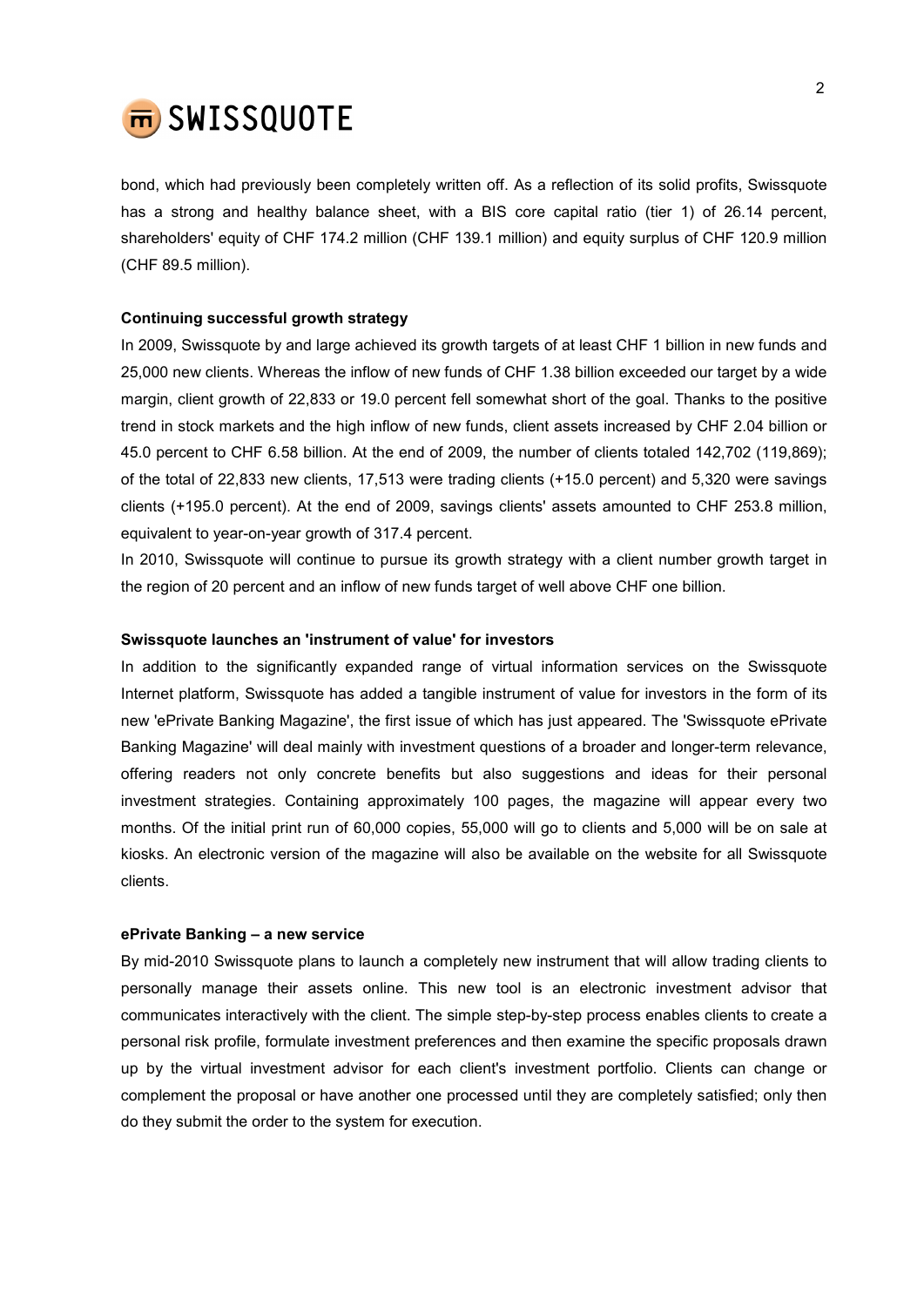

# Distribution of profit to shareholders

In light of the successful 2009 annual result, the Board of Directors proposes that the Annual General Meeting of Swissquote Group Holding Ltd. on 30 April 2010 raise the dividend by 50 percent to CHF 0.60 per share.

The complete 2009 Financial Report can be found at: http://www.swissquote.ch – THE COMPANY/Investor Relations/Reporting

# Swissquote − Swiss leader in online trading

Swissquote has 236 employees in Gland (Vaud) and Zurich. In addition to low-cost stock market access for private individuals and portfolio managers, Swissquote offers clients an eForex trading platform and a very attractive savings account. Swissquote Group Holding AG shares (SQN) are quoted on the SIX Swiss Exchange.

# For further information

Marc Bürki, CEO Swissquote Bank Ltd., Chemin de la Crétaux 33, CH-1196 Gland Tel. +41 22 999 98 50, fax +41 22 999 94 54, mobile +41 79 413 41 45 marc.burki@swissquote.ch

Nadja Keller, Assistant to CEO Tel. +41 22 999 98 10 nadja.keller@swissquote.ch

# Calendar of events 2010

- 29.04.2010 Key figures for the 1st quarter of 2010
- 30.04.2010 Annual General Meeting in Zurich
- 30.07.2010 Key figures for the first six months of 2010 (presented at SIX Swiss Exchange, Zurich)
- 05.11.2010 Key figures for the first nine months of 2010 (conference call)